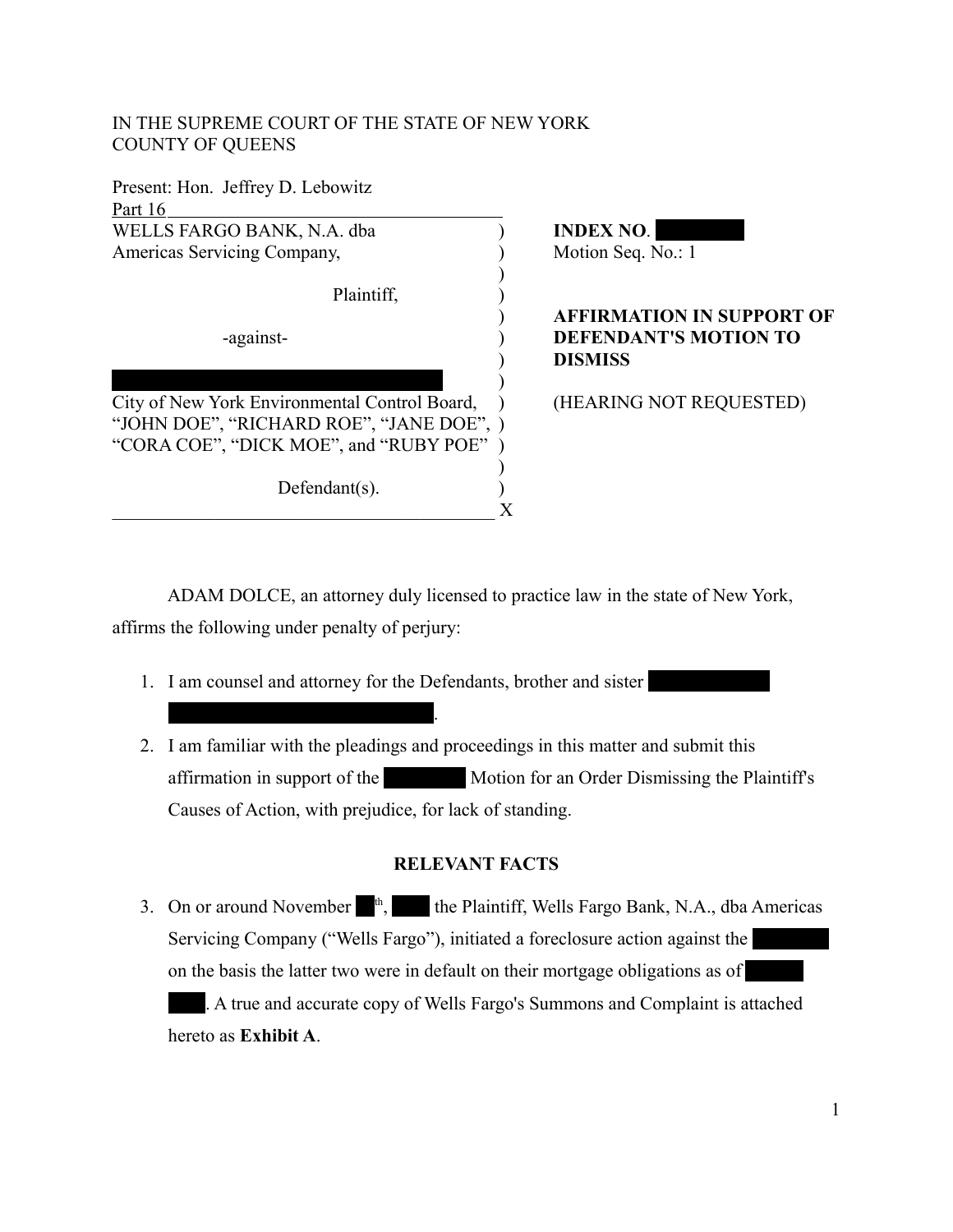- 4. As part of Exhibit A, and in satisfaction of the requirements of Administrative Order 431/11 issued by the Chief Administrative Judge of the State of New York effective November 18, 2010 onward, Wells Fargo's counsel affirmed they had read the Complaint and attested to the truth of the allegations therein not based upon information and belief. (Exhibit A, at p. 11).
- 5. Soon after, Wells Fargo then filed a Request for Judicial Intervention whereupon a mandatory foreclosure settlement conference was promptly scheduled to be held on or around March 6 th, 2013.
- 6. On April 17th, 2013, the Counsel and answered Wells Fargo's Complaint. A true and accurate copy of the **Oyen Appearance**, Answer, and Affirmation of Service is provided hereto as **Exhibit B**.
- 7. Following this, and until December  $\qquad \qquad$ , the parties then attended several settlement conferences as required by the CPLR § 3408 and 22 NYCRR § 202.12-a, respectively. Each party was represented by counsel at these conferences.
- 8. Despite these conferences, a resolution could not be reached and the parties were released from the requirements of the CPLR § 3408 and 22 NYCRR § 202.12-a on or around the same date.

### **ARGUMENT**

#### **Wells Fargo Did Not Have Standing to Initiate the Foreclosure**

- 9. In their Answer, the **Ourier answers raised three Affirmative Defenses opposing Wells Fargo's** foreclosure complaint. Restated simply, the alleged: 1. Wells Fargo lacked standing to prosecute the action; 2. Wells Fargo failed to state a cause of action upon which relief could be granted; and 3. Wells Fargo initiated the foreclosure with "unclean hands." *See* Exhibit B, *Verified Answer*, at **[[**] 18-20.
- 10. While this Answer was served and filed past the appropriate deadline, Wells Fargo, by counsel, accepted the Answer without objection thereby preserving the Affirmative Defenses therein. *See* CPLR § 2101(f) *cf. with* Liggoti v. Wilson, 287 AD2d 550 (2nd Dept. 2001). ("The plaintiff's acceptance of the answer, without objection, constituted a waiver of the late service and default (*see, Gonzalez v Gonzalez,*240 AD2d 630, 631;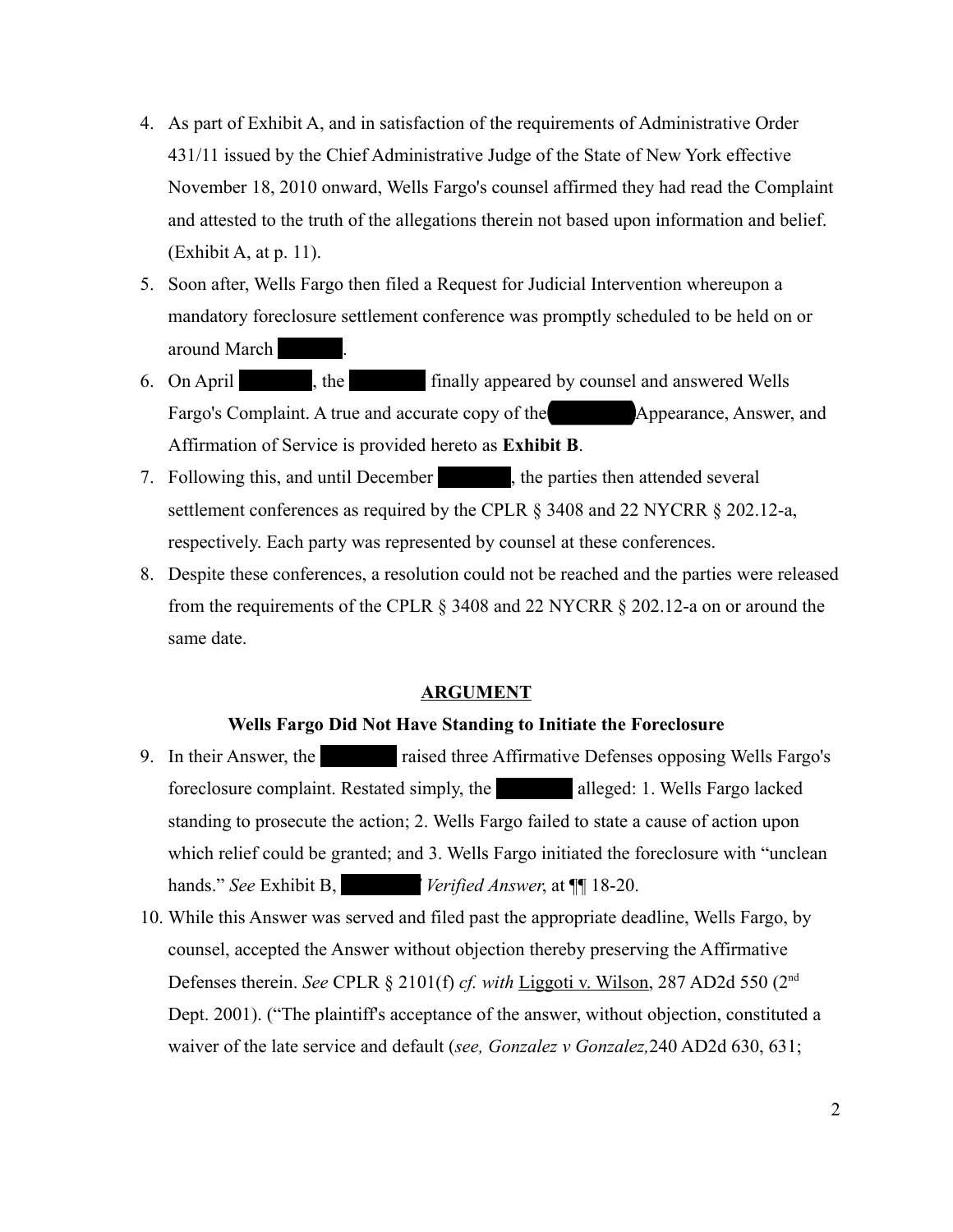*Ruppert v Ruppert,*192 AD2d 925; *Diamadopolis v Balfour,*152 AD2d 532, 534)."). *See also* Exhibit B, *Affirmation of Service* (dated from April 17th, 2013).

- 11. The  $\blacksquare$  first Affirmative Defense raised the issue of standing or lack thereof on the part of Wells Fargo.
- 12. In "mortgage foreclosure action[s], a plaintiff has standing [to sue] where it is both the holder or assignee of the subject mortgage and the holder or assignee of the underlying note at the time the action is commenced (*see Mortgage Elec. Registration Sys., Inc. v Coakley,* 41 AD3d 674 [2007]; *Federal Natl. Mtge. Assn. v Youkelsone,* 303 AD2d 546, 546-547 [2003]; *First Trust Natl. Assn. v Meisels,*234 AD2d 414 [1996])." U.S. Bank, N.A. v. Collymore, 68 AD3d 752, at 753-754 (2<sup>nd</sup> Dept. 2009).
- 13. In addition, where/when "a plaintiff's standing to commence a foreclosure action is placed in issue by the defendant, it is incumbent upon the plaintiff to prove its standing to be entitled to relief (*see US Bank N.A. v Madero,*80 AD3d 751, 752; *U.S. Bank, N.A. v Collymore,* 68 AD3d 752, 753). A plaintiff establishes its standing in a mortgage foreclosure action by demonstrating that it is both the holder or assignee of the subject mortgage and the holder or assignee of the underlying note, "either by physical delivery or execution of a written assignment prior to the commencement of the action" (*Aurora Loan Servs., LLC v Weisblum,* 85 AD3d 95, 108)." Citimortgage, Inc. v. Stosel, 2011 NY Slip Op 8319 (2nd Dept. 2011).
- 14. With respect to these written assignments, "an assignment of the mortgage without assignment of the underlying note or bond is a nullity" (*U.S. Bank, N.A. v Collymore,* 68 AD3d at 754; *see Bank of N.Y. v Silverberg,* 86 AD3d 274, 280)." Id.
- 15. In this light, the did in fact execute a promissory note ("Note") and security agreement ("Mortgage") in the amount of

payable to their lender, Mortgageit, Inc. on or around January 1. A true and accurate copy of the Note and Mortgage are attached hereto as **Exhibit C.**

16. Worth noting, the copy of the Note evidenced at Exhibit C is a copy provided to the upon request from the Plaintiff. A copy of the borrower's original Note could not be located by the **EXEC EXEC EXECUTES** For purposes of this Motion, however, the language therein appears to be the same and true language of what was agreed to by the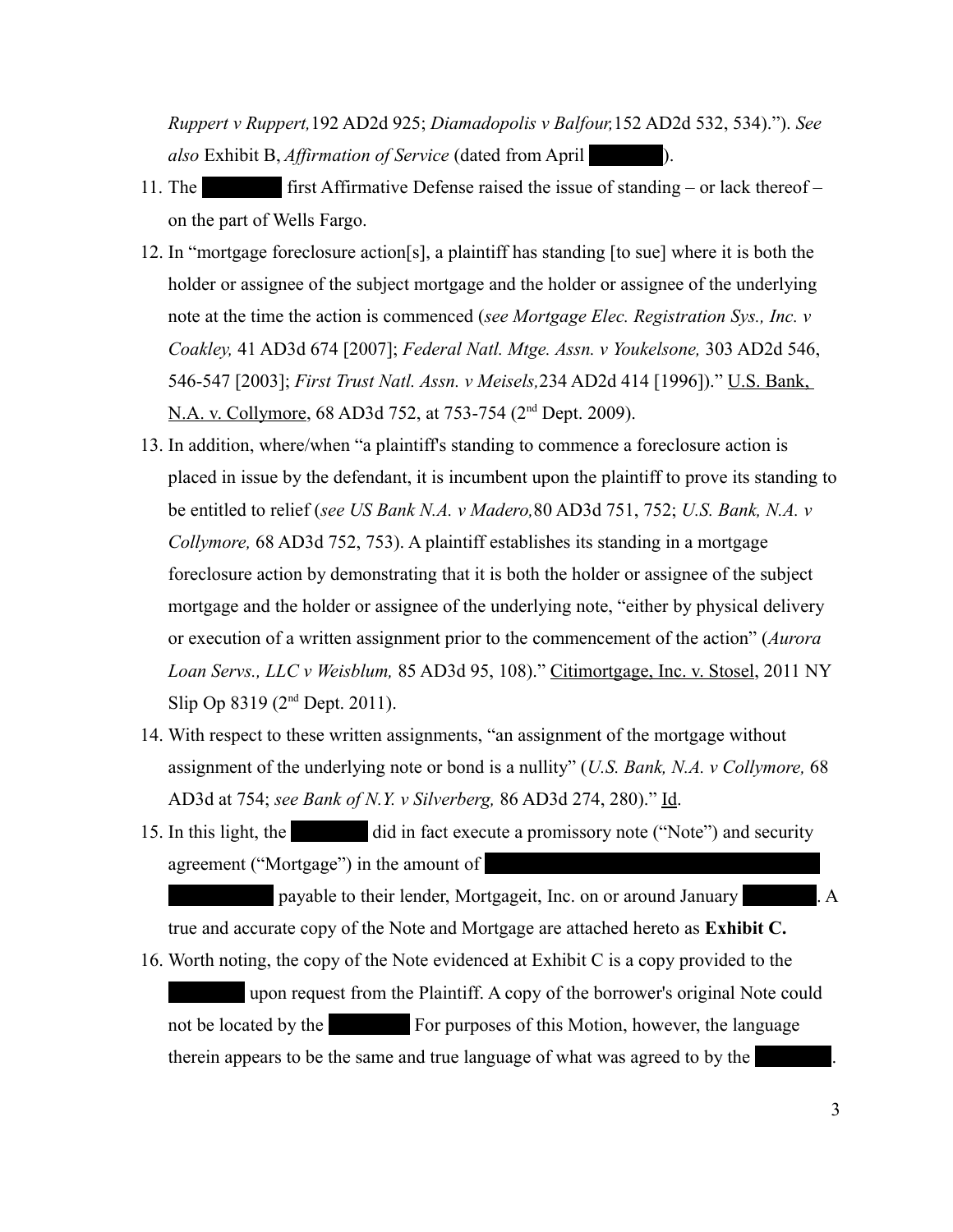- 17. Per the Note found at Exhibit C, the Lender was "Mortgageit, Inc." This Note also shows an endorsement *in blank* by Mortgageit, Inc. without recourse. (Exhibit C, *Note* at p.1 – *Borrower's Promise to Pay, Note*, at p.4*)*.
- 18. While this blank endorsement appears on the signature page, suggesting Wells Fargo took possession of the Note and became its lawful holder under New York's Uniform Commercial Code (§§ 3-202, 3-204), it's unclear how Wells Fargo could be in possession and holder of the original note – as required to initiate the present foreclosure – when the copy they retain contradicts itself as both a copy of the lender's original as well as certified copy of the same.
- 19. Presumably, either the Note is an original copy (as suggested by the stamp labeled "Lender's Original") or it's a certified copy (as suggested by the stamp labeled "Certified True Copy"). Even more mysteriously, it appears the original lender – Mortgageit, Inc. – signed the stamp deeming the Note found in Exhibit C a certified copy.
- 20. Worded simply, how can Wells Fargo claim standing to sue when the Note it retains is a certified true copy of a promissory note endorsed in blank? Either Mortgageit, Inc. provided a purported true copy of the original note, itself insufficient to establish standing, or Wells Fargo does not have the actual, original note in its possession and instead merely retains a certified copy.
- 21. In either of these events, Wells Fargo did not have standing to bring this action nor the capacity to thereafter maintain it.
- 22. Moreover, per the language of the accompanying Mortgage, Mortgageit, Inc. was also listed as the **Lender.** However, *as a nominee for Mortgageit, Inc.*, the Mortgage Electronic Registration Systems, Inc. (MERS) was designated the Mortgageeof-Record for purposes of recording the instrument. (*See* Exhibit C, p.1 of the Mortgage, *subsection (C) and (D)*).
- 23. Prior to initiating these the foreclosure proceedings, and one presumes to gain a legitimate interest in the Security Instrument, an assignment was then executed between MERS, as assignor on behalf of Mortgageit, Inc., and Wells Fargo, the assignee ("Assignment").
- 24. While the Assignment was memorialized on November 15th, it was later recorded,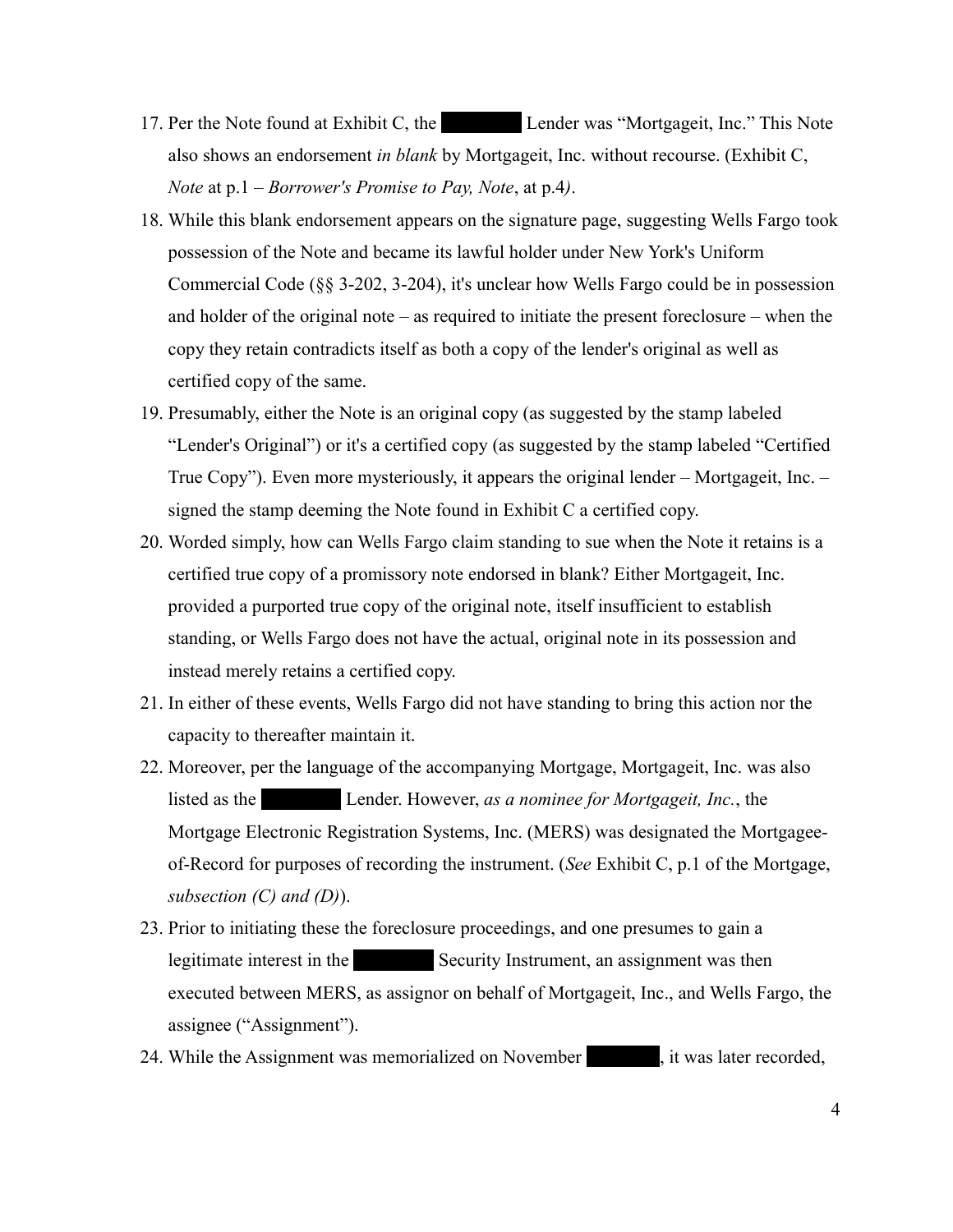under Doc Id. (2012) (2012), on February 2012. A true and accurate copy of the cover page and Assignment is provided hereto as **Exhibit D**. [1](#page-4-0)

- 25. The language of this Assignment provides the "Assignor hereby grants and conveys unto the said Assignee, the Assignor's beneficial interest under the Mortgage." *Id*.
- 26. This Assignment makes no reference to the underlying Note and, as of the present date, no attempts to correct this Assignment have been taken.
- 27. Thus, even if the Assignment were considered valid which, according to Citimortgage, Inc. v. Stosel, 2011 NY Slip Op 8319 ( $2<sup>nd</sup>$  Dept. 2011), it is not – it could only have transferred MERS' beneficial interest in the Mortgage to Wells Fargo.
- 28. According to the Appellate Division, Second Department: "A mortgage is merely security for a debt or other obligation and cannot exist independently of the debt or obligation" (*FGB Realty Advisors v Parisi,* 265 AD2d 297, 298 [1999]). Consequently, the foreclosure of a mortgage cannot be pursued by one who has no demonstrated right to the debt (*id.*; *see* 1 Bergman on New York Mortgage Foreclosures § 12.05 [1] [a] [1991])." Bank of NY v. Silverberg, et al., 86AD3d 274 (2011).
- 29. As shown, Wells Fargo does not hold a demonstrated right to the Note and, therefore, lacked standing, and continues to lack standing, to initiate and/or continue the present matter.

## **CONCLUSION**

30. Not only does Wells Fargo not hold an interested right to the Note, the copy it currently has is insufficient to sustain its cause of actions. Moreover, because the Assignment was a nullity, Wells Fargo doesn't even have an interest in the Mortgage. Such a situation should have precluded Wells Fargo from initiating this foreclosure and dismissal of the matter, with prejudice, is proper under the circumstances and according to the CPLR  $\S$  3211(a)(3).

## **WHEREFORE**, it is respectfully requested:

<span id="page-4-0"></span><sup>1</sup> Worth noting, but itself not central to this Motion, is the signatory to this Assignment, Ryan Amato. Based upon information and belief, Mr. Amato executed the Assignment on behalf of MERS in favor of Wells Fargo. But Mr. Amato was an employee of Wells Fargo at the time. Thus, the Assignment was effectuated by an agent of both the assignee and assignor. This itself may be a clear conflict of interest.